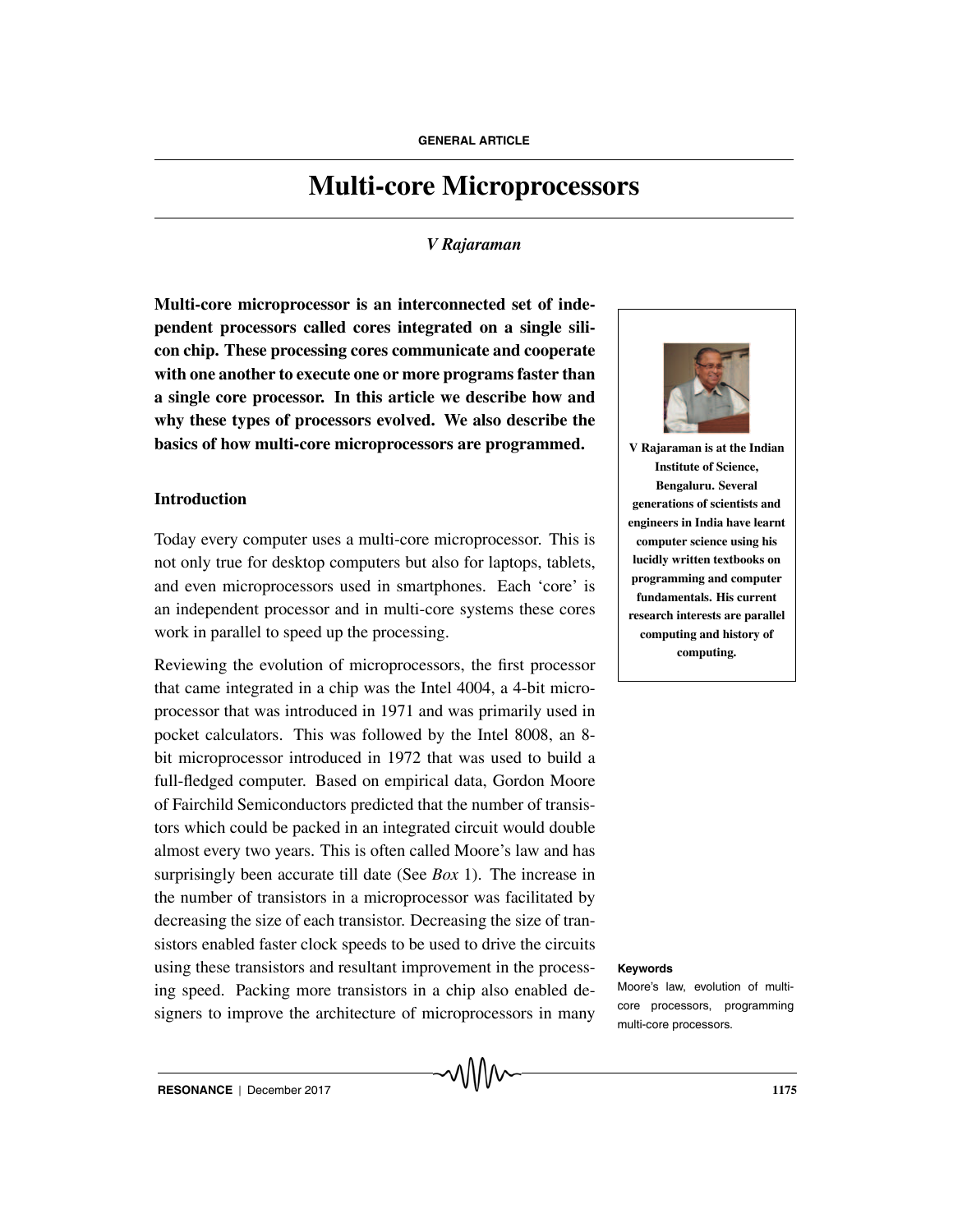The speed mismatch between the processor and the main memory in a microcomputer was reduced by increasing the number of registers in the processor and by introducing on-chip cache memory.

ways. The first improvement was increase in the chunks of data that could be processed in each clock cycle. It was increased from 8 bits to 64 bits by doubling the data path width every few years (See *Table* 1). Increasing the data path width also allowed a microprocessor to directly address a larger main memory. Throughout the history of computers, the processor was much faster than the main memory. Thus, reducing the speed mismatch between the processor and the main memory in a microcomputer was the next problem to be addressed. This was done by increasing the number of registers in the processor and by introducing on-chip cache memory using the larger number of transistors that could be packed in a chip. Availability of a large number of transistors in a chip also enabled architects to increase the number of arithmetic units in a processor. Multiple arithmetic units allowed a processor to execute several instructions in one clock cycle. This is called *instruction level parallel processing*. Another architectural method of increasing the speed of processing besides increasing the clock speed was by *pipelining*. In pipelining, the instruction cycle of a processor is broken up into *p* steps, each taking approximately equal time to execute. The *p* steps of a set of sequential instructions are overlapped when a set of instructions are executed sequentially (as in an assembly line) thereby increasing the speed of execution of a large sequence of independent instructions *p* fold. All these techniques, namely, increasing the clock frequency, increasing the data path width, executing several instructions in one clock cycle, increasing on-chip memory, and pipelining that were used to increase the speed of a single processor in a chip could not be sustained as will be explained in what follows.

### **Why Multi-core?**

The number of transistors packed in a single silicon chip has been doubling every two years.

We saw in the last section that the number of transistors packed in a single silicon chip has been doubling every two years with the result that around 2006 designers were able to pack about 240 million transistors in a chip.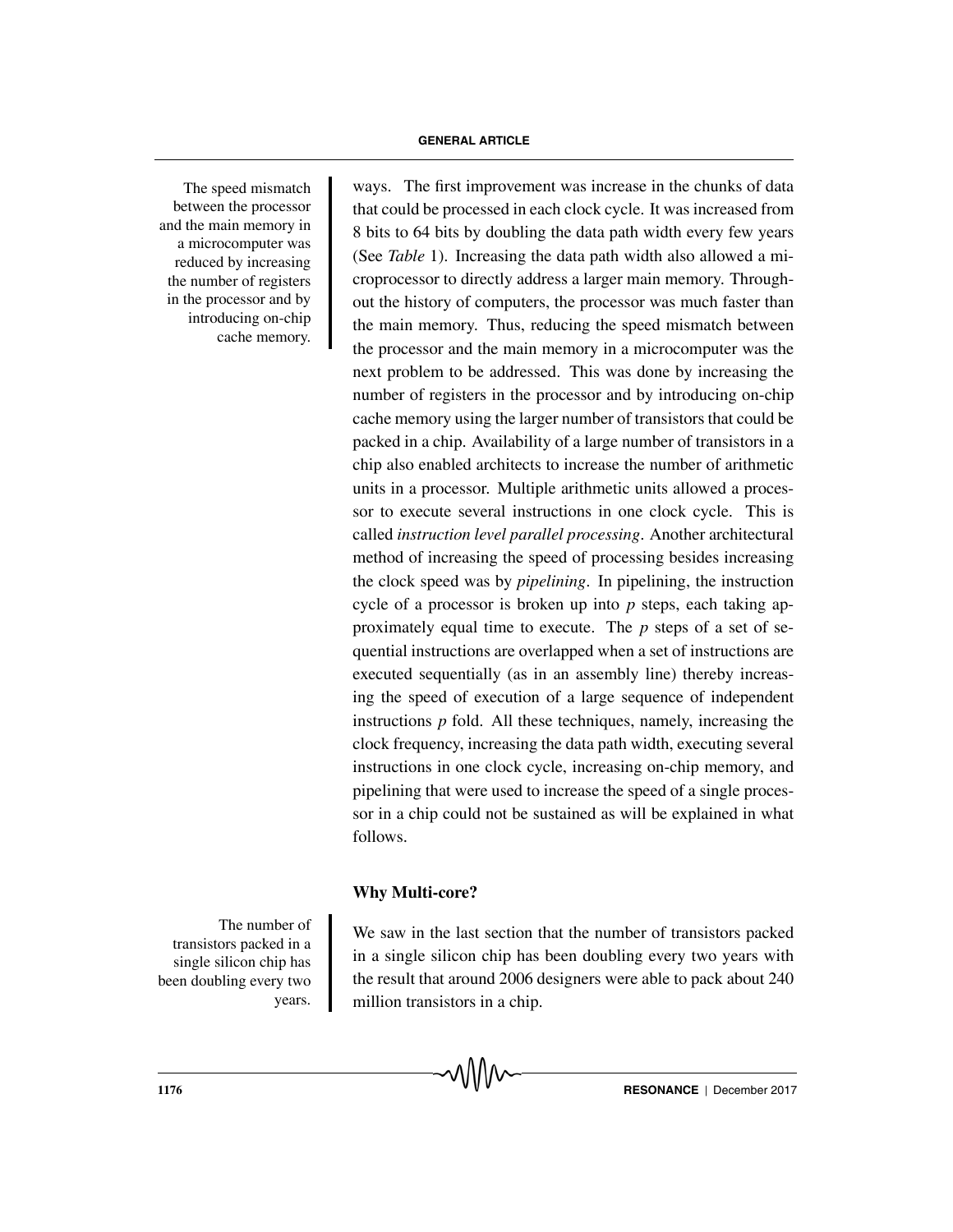#### **Box 1. Moore's Law**

In 1965 Gordon Moore\* who was working at Fairchild Semiconductors predicted, based on empirical data available since integrated circuits were invented in 1958, that the number of transistors in an integrated circuit chip would double every two years. This became a self-fulfilling prophecy in the sense that the semiconductor industry took it as a challenge and as a benchmark to be achieved. A semiconductor manufacturers' association was formed comprising chip fabricators and all the suppliers who supplied materials and components to the industry to cooperate and provide better components, purer materials, and better fabrication techniques that enabled doubling the number of transistors in chips every two years. *Table* 1 indicates how the number of transistors has increased in microprocessor chips made by Intel – a major manufacturer of integrated circuits. In 1971, there were 2300 transistors in the microprocessors made by Intel. By 2016, it had reached 7,200,000,000 – an increase by a factor about  $3 \times 10^6$  in 23 years, very close to Moore's law's prediction. The width of the gate in a transistor in the present technology (called 14 nm technology) is about 50 times the diameter of a silicon atom. Any further increase in the number of transistors fabricated in a planar chip will lead to the transistor gate size approaching 4 to 5 atoms. At this size quantum effects will be evident and a transistor may not work reliably. Thus we may soon reach the end of Moore's law as we know it now [1].

\*Gordon E Moore, Cramming More Components, *Electronics*, Vol.38, No.8, pp.114–117, April 1965.

The question arose on how to effectively use these transistors in designing microprocessors. One major point considered was that most programs are written using a sequential programming language such as C or C++. Many instructions in these languages could be transformed by compilers to a set of instructions that could be carried out in parallel. For example, in the instruction:

 $a = (b + c) - (d * f) - (g/h),$ 

the add operation, the multiply operation, and the divide operation could be carried out simultaneously, *i.e*., in parallel. This is called *instruction-level parallelism*. This parallelism could be exploited provided there are three arithmetic units in the processor. Thus designers began putting many arithmetic units in processors. However, the number of arithmetic units could not be In some programs, a set increased beyond four as this simple type of parallelism does not occur often enough in programs and that resulted in idle arithmetic units. Another parallelism is *thread-level parallelism* [2]. A thread in a program may be defined as a small set of sequential

of threads are independent of one another and could be carried out concurrently using multiple arithmetic units.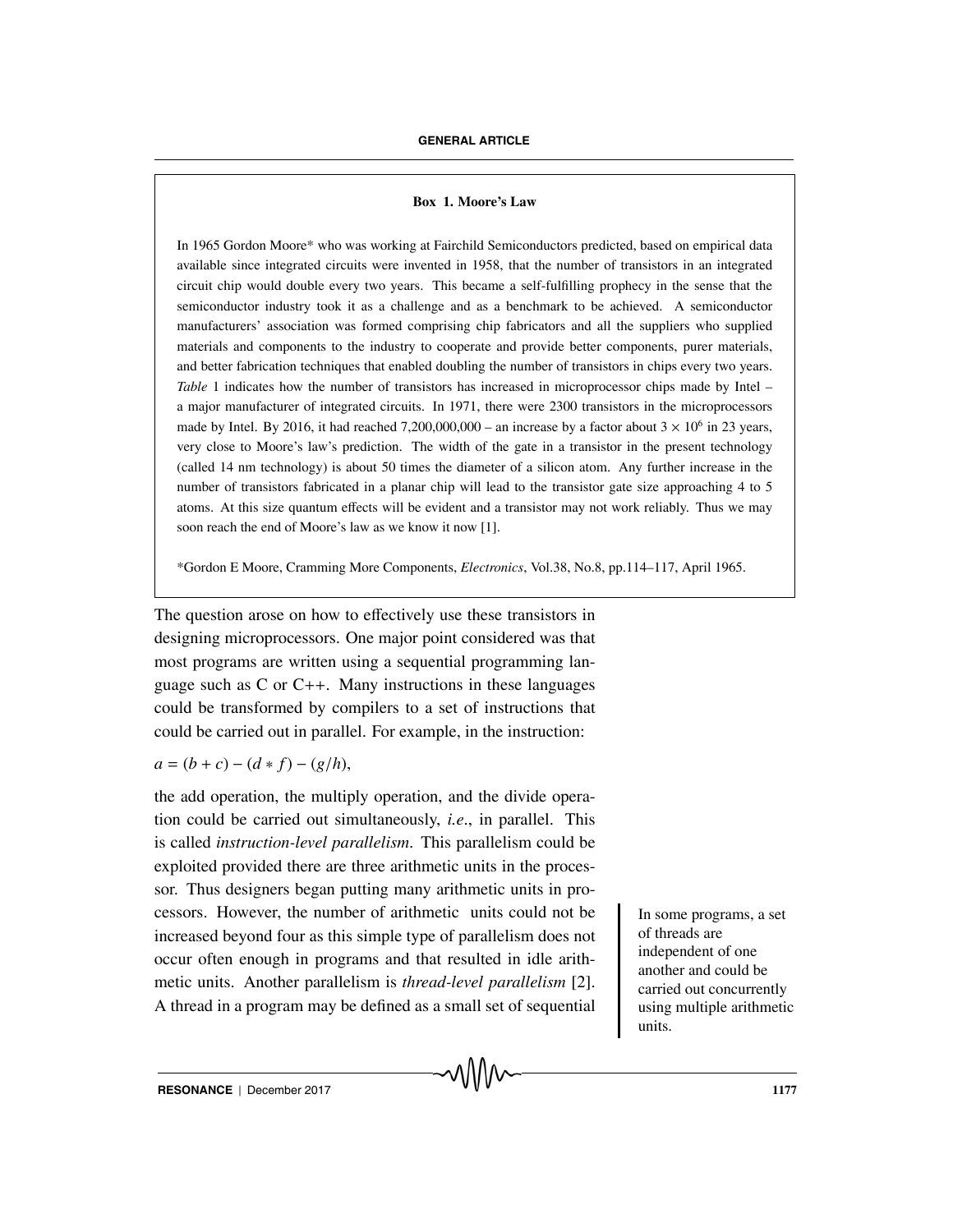| Year | <b>Intel Processor</b> | Data Path      | Number of          | <b>Clock</b>     |
|------|------------------------|----------------|--------------------|------------------|
|      | <b>Model</b>           | Width          | <b>Transistors</b> | <b>Speed</b>     |
| 1971 | 4004                   | $\overline{4}$ | 2300               | 740 KHz          |
| 1972 | 8008                   | 8              | 3500               | <b>500 KHz</b>   |
| 1977 | 8085                   | 8              | 6500               | 3 MHz            |
| 1978 | 8086                   | 16             | 29,000             | 5 MHz            |
| 1982 | 80186                  | 16             | 55,000             | 6 MHz            |
| 1982 | 80286                  | 16             | 134,000            | 6 MHz            |
| 1985 | 80386                  | 32             | 275,000            | 16-40 MHz        |
| 1989 | 80486                  | 32             | 1,180,000          | $25 \text{ MHz}$ |
| 1993 | Pentium 1              | 32             | 3,100,000          | 60-66 MHz        |
| 1995 | Pentium Pro            | 32             | 5,500,000          | 150-200 MHz      |
| 1999 | Pentium 3              | 32             | 9,500,000          | 450-660 MHz      |
| 2001 | Itanium 1              | 64             | 25,000,000         | 733-800 MHz      |
| 2003 | Pentium M              | 64             | 77,000,000         | $0.9 - 1.7$ GHz  |
| 2006 | Core 2 duo             | 64             | 291,000,000        | $1.8 - 2$ GHz    |
| 2008 | Core i7 Quad           | 64             | 730,000,000        | 2.66-3.2 GHz     |
| 2010 | 8 core Xeon            | 64             | 2,300,000,000      | 1.73-2.66 GHz    |
|      | $Nehalem - Ex$         |                |                    |                  |
| 2016 | 22 core Xeon           | 64             | 7,200,000,000      | $2.2 - 3.6$ GHz  |
|      | <b>Boradwell</b>       |                |                    |                  |

**Table 1.** Timeline of

progress of Intel<sup>∗</sup> processors.

(\*Intel processors are chosen as they are widely used and represent how a major manufacturer of microprocessors steadily increased the number of transistors in their processor and the clock speed. The data given above is abstracted from the articles on Intel microprocessor chronology and on transistor counts in microprocessors published by *Wikipedia*. The numbers in the table are indicative as there are numerous models of the same Intel microprocessor such as Pentium 3).

instructions that can be scheduled to be processed as a unit sharing the same processor resources. A simple example of a thread is a set of sequential instructions in a *for* loop. In some programs, a set of threads are independent of one another and could be carried out concurrently using multiple arithmetic units. In practice, it is found that most programs have limited thread-level paral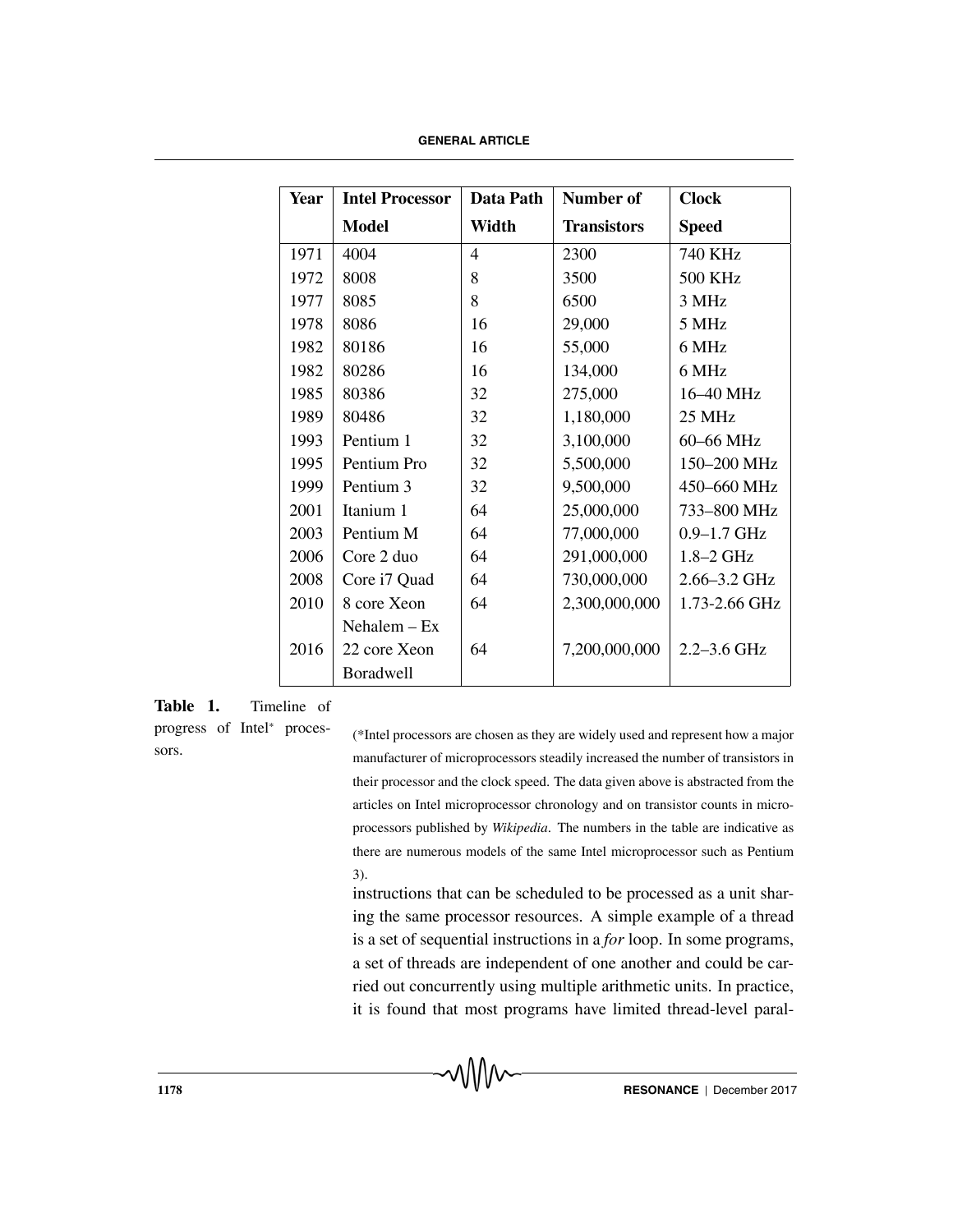lelism. Thus it is not cost effective to increase arithmetic units in a processor beyond three or four to assist thread-level parallel processing. Novel architectures such as very long instruction word processors in which an instruction length was 128 to 256 bits and packed several instructions that could be carried out in parallel were also designed. But these had limited success as compilers to exploit this architecture were difficult to write particularly because programs were most often written in languages such as C that are inherently sequential and use pointers liberally. It was found that designing a single processor with a complex structure to exploit parallelism in sequential programs was becoming difficult. Designing complex processors is expensive and prone to errors. Thus, the limit on instruction and thread-level processing coupled with design complexity prompted designers to explore additional methods of utilising the transistors available in a chip.

Another method of using transistors is to deploy them for fabricating on-chip memory. Throughout the evolution of computer architecture, memory speed was always slower than the speed of processors. Besides this, main memories were external to the chip and fetching data from an external memory to the processor using a bus was slow. Computers had to wait for instructions and data to arrive at the CPU. This was alleviated by the invention of caches, a small, fast memory that could be integrated as part of a processor chip using the increasing number of transistors available in the chip. Separate caches for instructions and data are now the norm. Designers thus started increasing the size of the caches and on-chip memory to utilise the large number of available transistors to speed up processing. This also had diminishing returns. It is effective to have a cache that can store a set of in-<br>The limit on instruction structions and data that would be immediately required by a processor (called a working set). Much larger cache than a working set is not very effective. Therefore, there is a limit beyond which it is not cost-effective to increase the cache size. Designers were forced to examine more alternatives to use the available transistors. An obvious idea was to replicate processors (called 'cores'), place them on a single chip, and interconnect them to work co-

and thread-level processing coupled with design complexity prompted designers to explore additional methods of utilising the transistors available in a chip.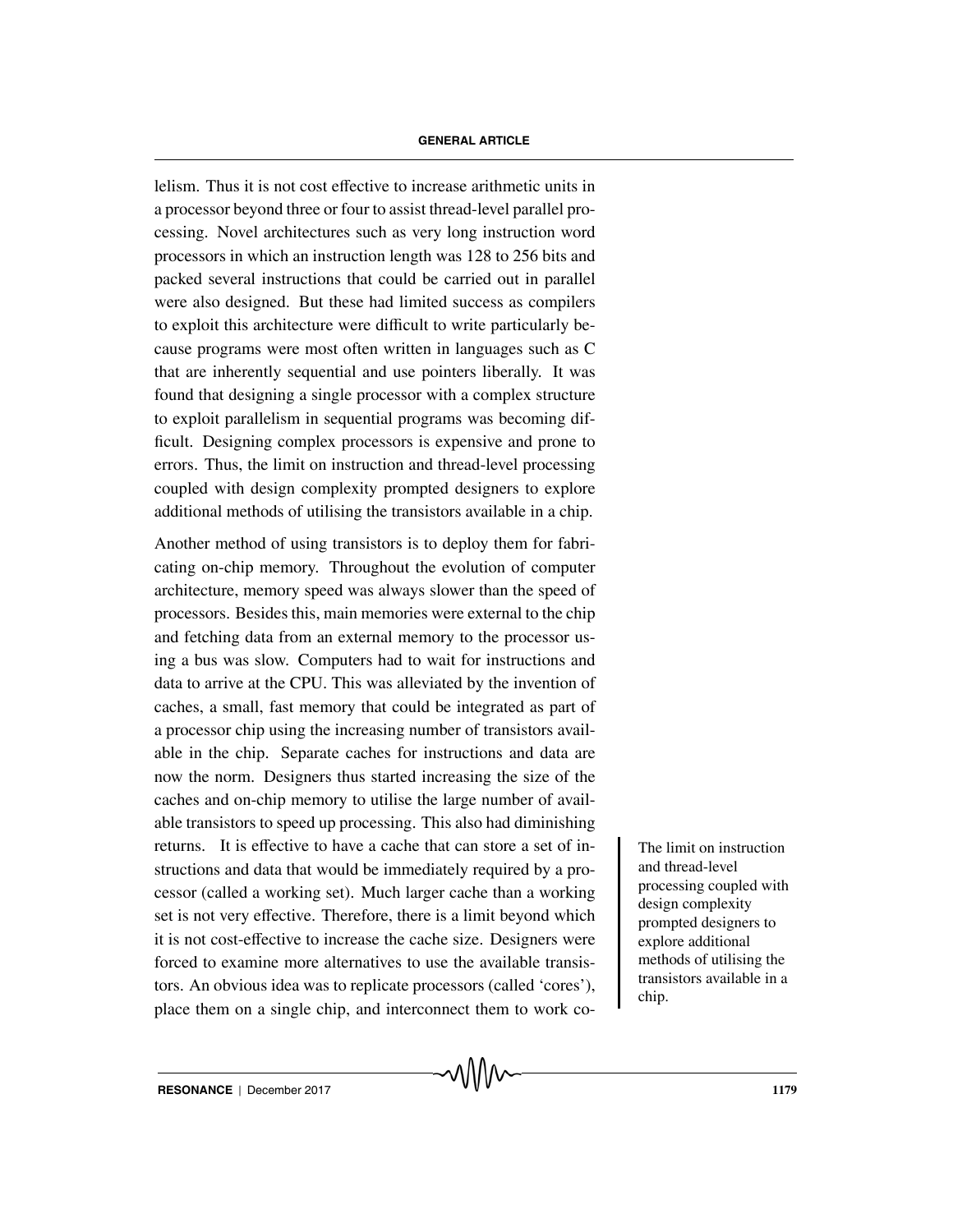multi-core processors is lower than the cost of designing very complex single processors. This is because in a multi-core processor a simple processor is designed and replicated.

Whereas the number of transistors increased exponentially leading to architectural innovations, the increase of clock speed was gradual and has remained constant around 3 GHz since 2006. This has been mainly due to heat dissipation in processors when the clock speed increased.

Design cost of operatively to execute programs. This requires programming constructs that will assist in extracting parallelism in programs. We will explain these constructs later in this article. Design cost of multi-core processors is lower than the cost of designing very complex single processors. This is because in a multi-core processor a simple processor is designed and replicated.

> The idea of using several independent processors to work simultaneously and cooperate to execute a single program is quite old. This was a very active area of research in the late 1970s and early 1980s [3, 5]. As the circuit interconnecting the processors was outside the chip and slow in late 1970s, research challenges were different. However, many of the ideas developed during this period could be reused in designing multi-core processors.

## **Limits on Increasing Clock Frequency**

As we saw, the speed of microprocessors was increased by both architectural innovations and increasing the clock speed. Whereas the number of transistors increased exponentially leading to architectural innovations, the increase of clock speed was gradual (See *Table* 1) and has remained constant around 3 GHz since 2006. This has been mainly due to heat dissipation in processors when the clock speed increased. There are three components of heat dissipation in processors when transistor switches toggle. They are:

- 1. The capacitance associated with a transistor switch charges and discharges when it switches states. This causes power dissipation and consequently heating of the transistor. If *C* is the equivalent capacitance of a transistor,  $V<sub>d</sub>$  the voltage at which the transistor operates, and *f* the clock frequency, the power dissipation when a transistor switches is proportional to  $CV_d^2 f$ . This is called *dynamic power dissipation*. As *f* increases, the power dissipation and consequently the heat dissipation increases.
- 2. A small current called *leakage current*  $I_l$  flows continuously between different doped parts of a transistor. The leakage current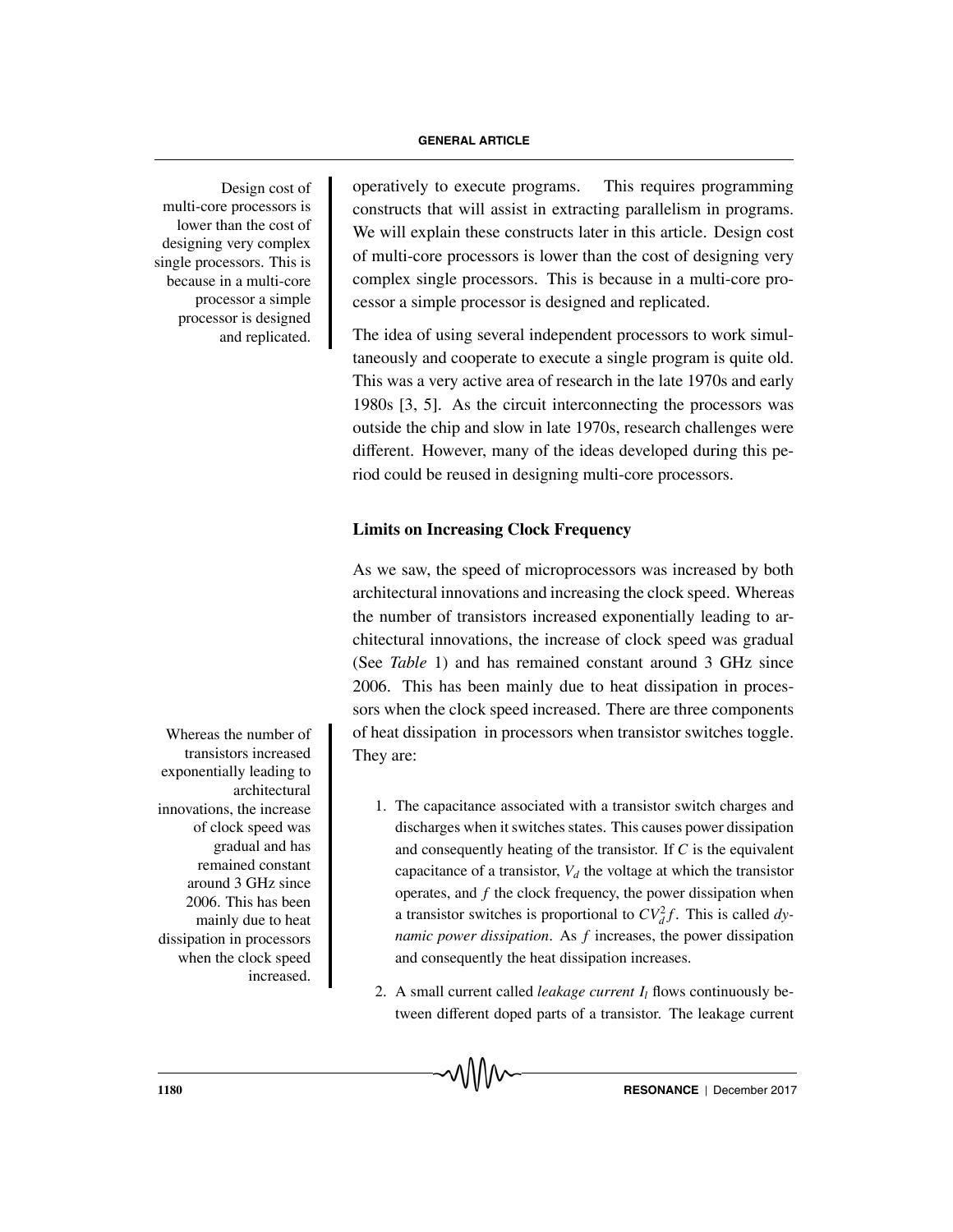increases when a transistor becomes smaller. The leakage current causes a power dissipation proportional to  $V_dI_l$ .

3. During the small but finite time when a transistor gate toggles, a direct path exists between the voltage source and the ground. This causes a *short circuit current Ist* and leads to a power dissipation proportional to  $V_d I_{st}$ . This also increases as a transistor becomes small.

All the three components cause an increase in power dissipation when the size of transistors decreases. However, the dynamic power dissipation increases rapidly as the clock frequency increases. This causes an inordinate increase in the temperature of transistors in a chip as it heats up. When the frequency becomes 4 GHz, the heat generated will cause the transistors in the chip to almost melt unless the chip is cooled by special cooling techniques such as chilled water piping on which the chip is mounted. This is impractical for processors used in laptop computers. Thus, the only practical means of using the increasing number of transistors in a chip to increase the speed of execution of programs by microprocessors is to pack many processing cores inside one chip and make them work cooperatively to execute programs. As the same processor core is replicated in a chip, the design cost of chips could be controlled. This led to the emergence of multi-core microprocessors.

### **Structure of Multi-core Microprocessors**

A simple definition of a multi-core microprocessor is [3]:

"It is an interconnected set of independent processing cores integrated on a single silicon chip. These processing cores communicate and cooperate with one another to execute one or more programs".

The key points in the above definition are:

1. Set of independent processors called processing cores are integrated in a single silicon chip.

The dynamic power dissipation increases rapidly as the clock frequency increases causing an inordinate increase in the temperature of transistors in a chip as it heats up.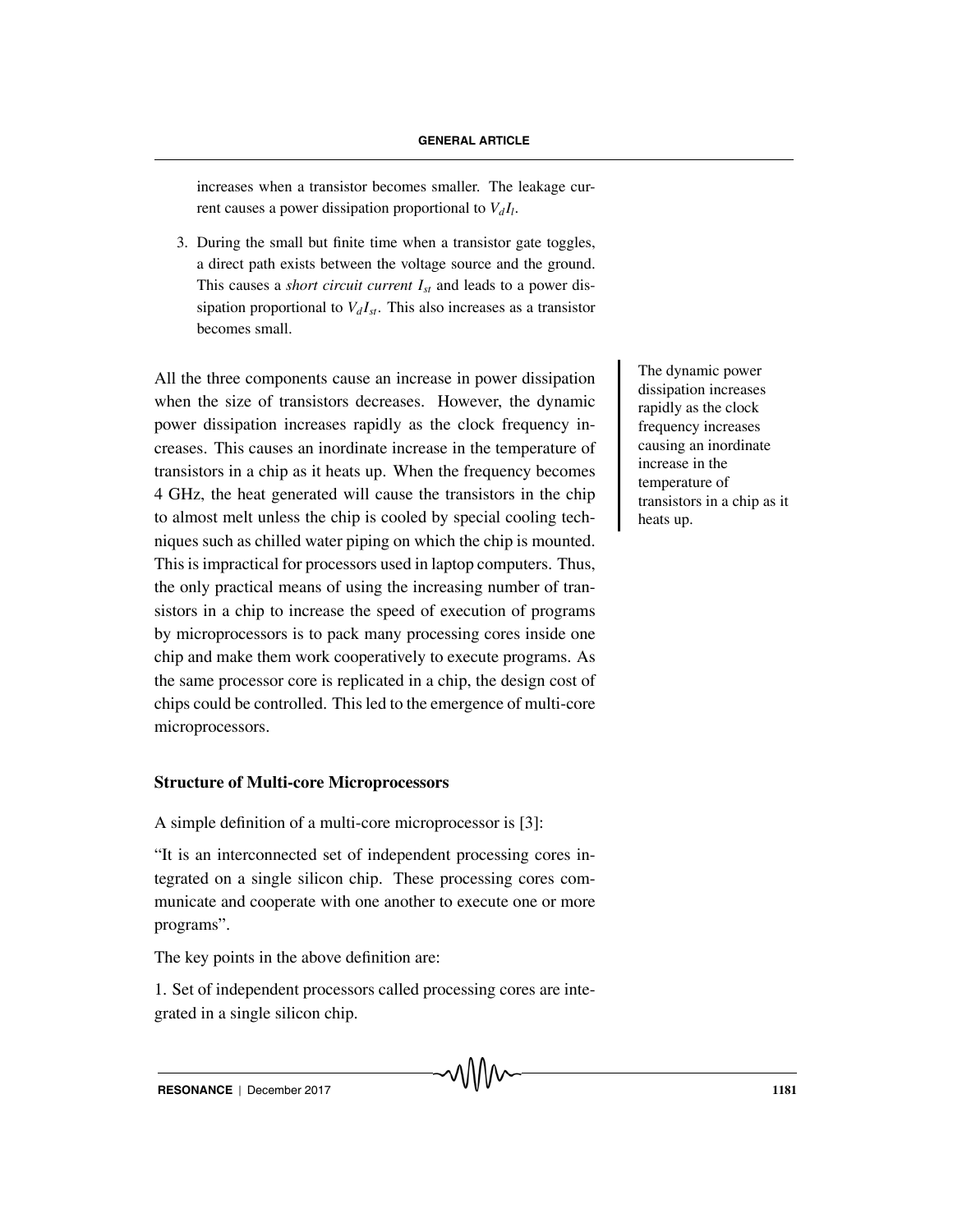



2. The cores are interconnected and communicate with one another.

3. The processing cores cooperate to execute programs.

A block diagram of a general multi-core microprocessor is given in *Figure* 1.

A variety of multi-core microprocessors may be fabricated as the three crucial features of multi-core chips may be varied as listed below [3]:

#### *Types of Processor Cores*

- 1. A simple single threaded processor.
- 2. A multi-threaded complex processor.
- 3. A processor that is just an arithmetic logic unit with a multiplier and an accumulator (MAC unit).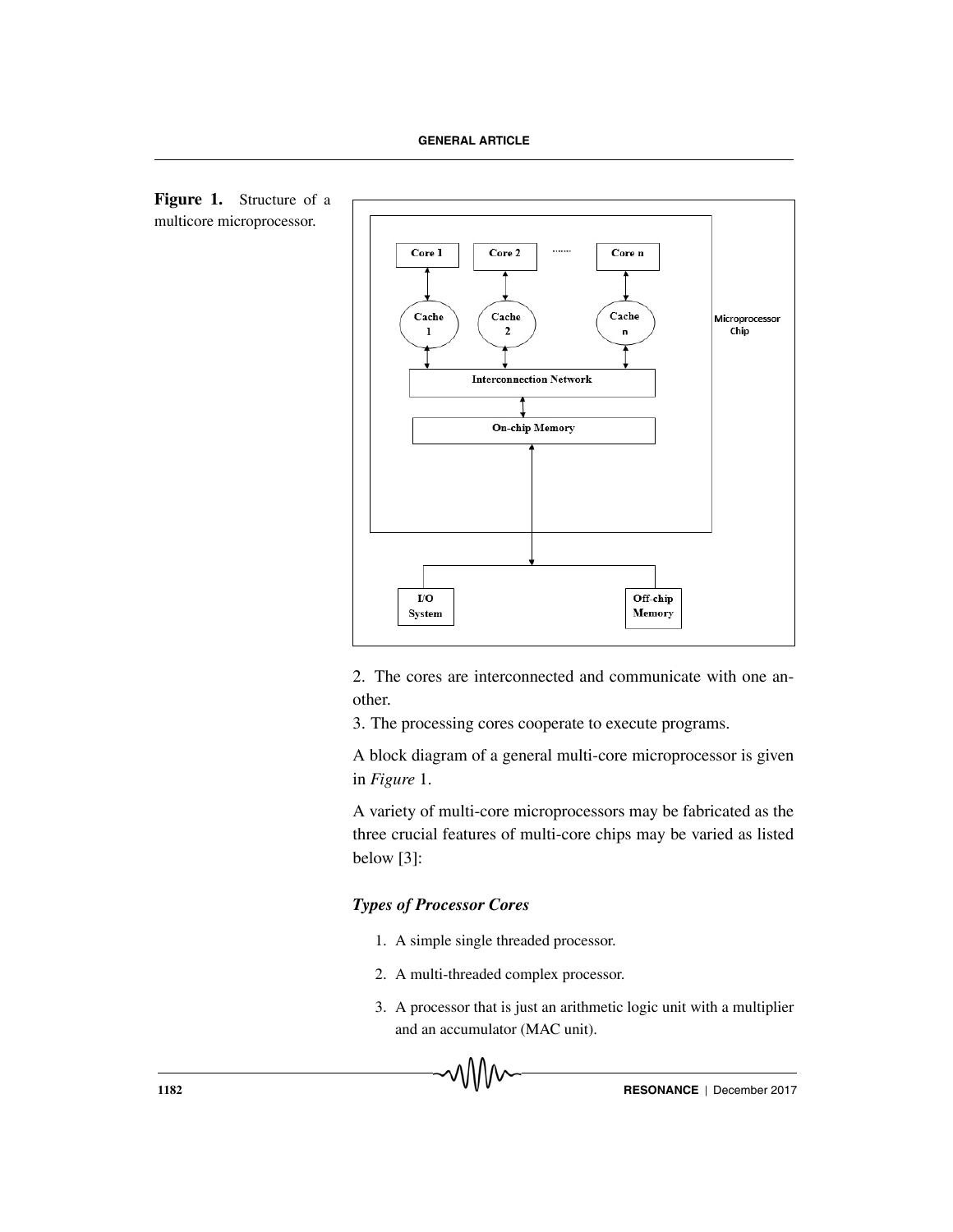4. A hybrid system combining simple and complex processors.

#### *Number of Processing Cores*

- 1. A small number of identical cores < 16.
- 2. A medium number of cores (of the order of hundreds).
- 3. A very large number (thousands) of multiply accumulate (MAC) units.

#### *Interconnection of processor cores*

- 1. The cores may be interconnected using a bus.
- 2. The cores may be interconnected by a ring, a crossbar switch, or they may form a grid.

#### *Mode of Cooperation*

- 1. Each processing core may be assigned separate programs. All the cores execute the programs assigned to them independently and concurrently. This mode of cooperation is called *Request-Level Parallel Processing*.
- 2. All processing cores execute the same program concurrently but on different data sets. This is called *Single Program Multiple Data* mode of parallel processing (called SPMD).
- 3. All processing cores execute a single instruction on multiple data streams or threads. This is called *Single Instruction Multiple Data* or *Thread Computing* (SIMD) or (SIMT).
- 4. A single program is split into a number of threads of instructions and stored in a shared memory. The threads are scheduled on different processors in such a way that all the processing cores cooperate to execute the program in minimum time by keeping all the cores concurrently processing threads. This is called *Multiple Instruction Multiple Data Stream* (MIMD) parallel processing. In this model, synchronising the execution of threads which

When each processing core is assigned separate programs, all the cores executing the programs assigned to them independently and concurrently, it is called *Request-Level Parallel Processing.*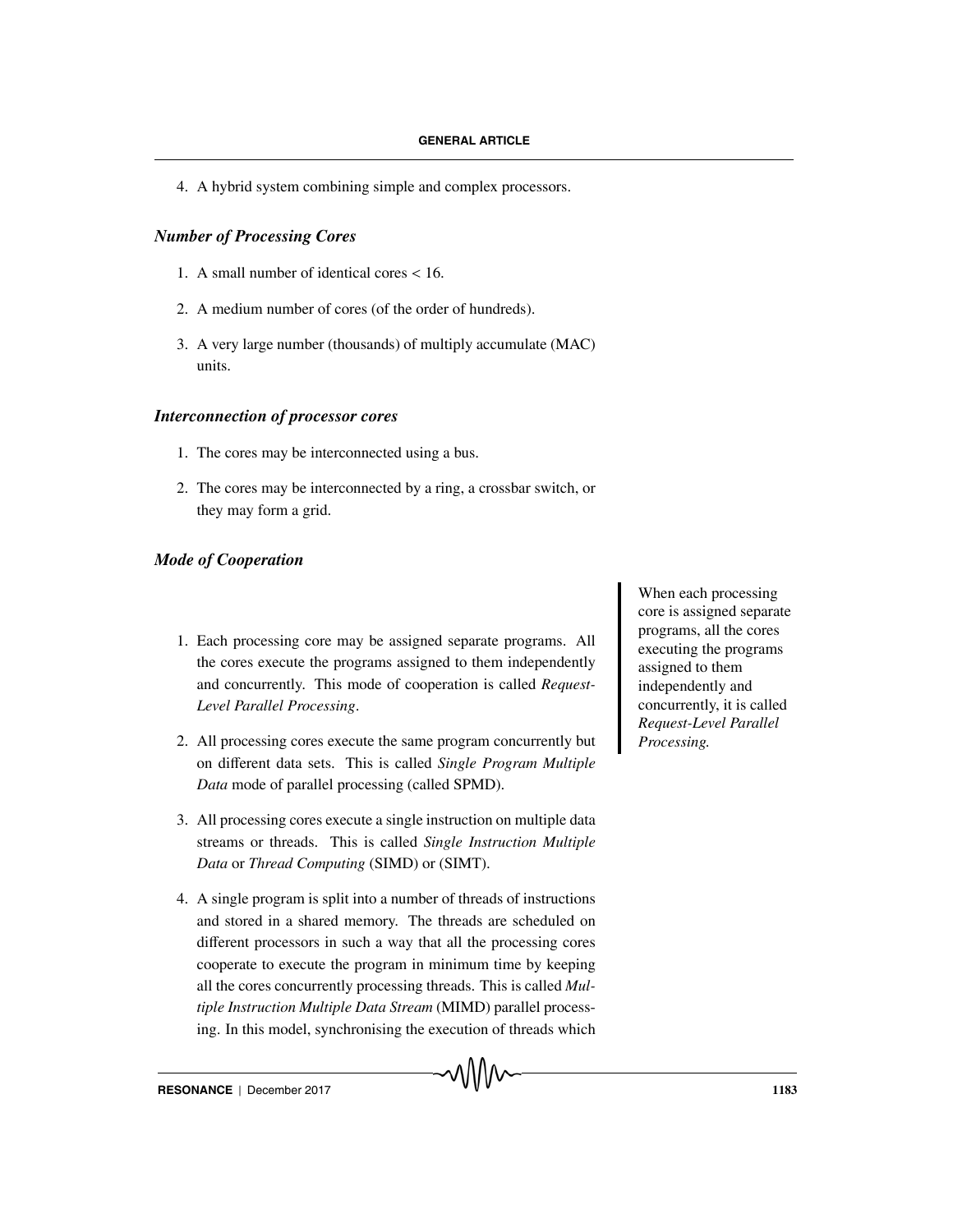execute concurrently in different cores is essential and requires clever programming.

Examining the description given above, it is clear that a large variety of multi-core microprocessors could be built. Normally when the number of cores is below 16, the cores are interconnected by a bus which is the simplest method of interconnecting processors. Beyond around 16 cores contention for using the common bus causes reduction of the speed of multi-core processors. Thus other types of interconnections are used. When there are large number of processors (exceeding 16) and an interconnection system other than a bus are used, they are classified as *many-core processors*. This definition is somewhat arbitrary. We, however, will use this definition in this article. In many core processors, the cores are interconnected by networks such as grid, ring, *etc*., and the programming method uses message passing between cores to cooperatively solve problems.

When the number of cores is of the order of thousands, then the cores are simple *Multiply Accumulate Units* (MAC units). These type of multi-core processors are useful for image processing in Normally when the which a huge number of pixels can be independently processed by the cores and in calculations that require arithmetic operations using very large matrices. Such processors are called *General Purpose Graphics Processing Units* (GPGPUs). They are quite often used as co-processors in supercomputers.

> In this article, we will describe only multi-core microprocessors and not many-core microprocessors or GPGPUs

### **Design Consideration of Multi-core Microprocessor**

While designing multi-core microprocessors it is necessary to consider the following:

1. Applications of the microprocessor.

number of cores is below 16, the cores are interconnected by a bus which is the simplest method of interconnecting processors.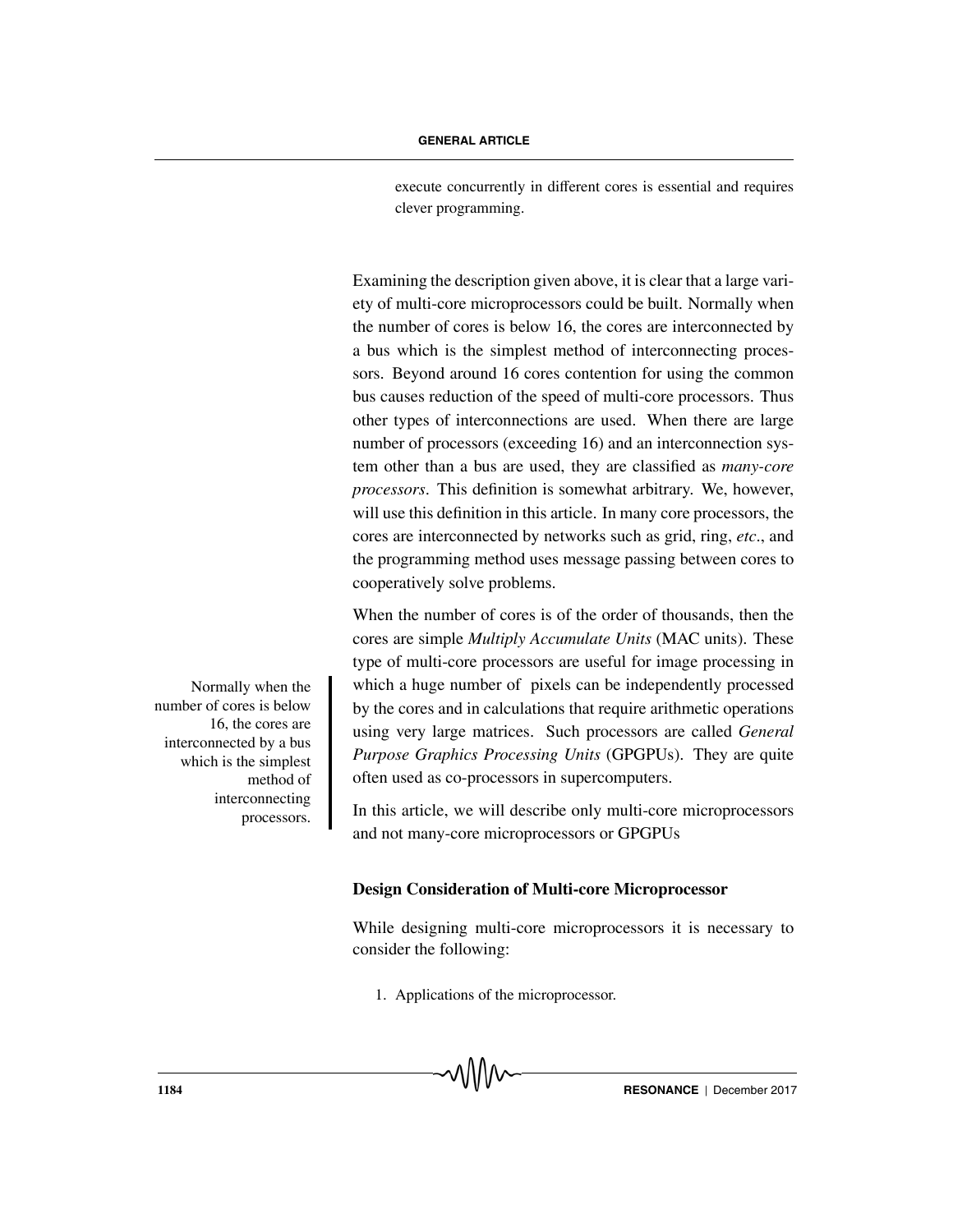- 2. The power dissipated by the system. It should not exceed 300 watts (a rule of thumb) if the microprocessor is to be air-cooled.
- 3. Spreading the heat dissipation evenly without creating hot spots The cost of designing in chips.
- 4. On-chip interconnection network should normally be planar as the interconnection wires are placed in a layer on top of the processor layer. In multi-core microprocessors, a bus is used to interconnect the processors.
- 5. The cost of designing multi-core processors is reduced if a single module, namely, the core, cache, and bus interconnection is replicated as the maximum design effort is required in designing a core and its cache and in verifying the design.
- 6. All multi-core microprocessors use an interconnection bus and share the main memory. The programming model used is what is known as a shared memory programming in which a program to be executed is stored in the memory shared by all the cores. When a shared memory program is used, the instruction set of a processing core should have instructions to *fork* from a process, *lock* a process, *unlock* a process and *join* a process after forking. These instructions are essential to write parallel programs.

### **Bus Connected Multi-core Microprocessors**

We depict in *Figure* 2 a typical bus connected multi-core processor with n cores. In 2001 IBM Power4 was the first dual-core The speed of a processor to be released. The number of cores has doubled every few years. The speed of a multi-core microprocessor increases almost linearly as the number of cores increases as long as the cores do not have to communicate with one another. There are many problems where the cores can work independently without having to communicate with one another. We will describe such problems in a later section. However, many problems require the cores to communicate with one another and cooperate to solve a problem. In such cases the interconnection bus becomes a bottleneck as it is to be shared by all the cores. This limits the number of cores to about 16. Observe that each core in *Figure* 2 has its

multi-core processors is reduced if a single module, namely, the core, cache, and bus interconnection is replicated as the maximum design effort is required in designing a core and its cache and in verifying the design.

multi-core microprocessor increases almost linearly as the number of cores increases as long as the cores do not have to communicate with one another. There are many problems where the cores can work independently without having to communicate with one another.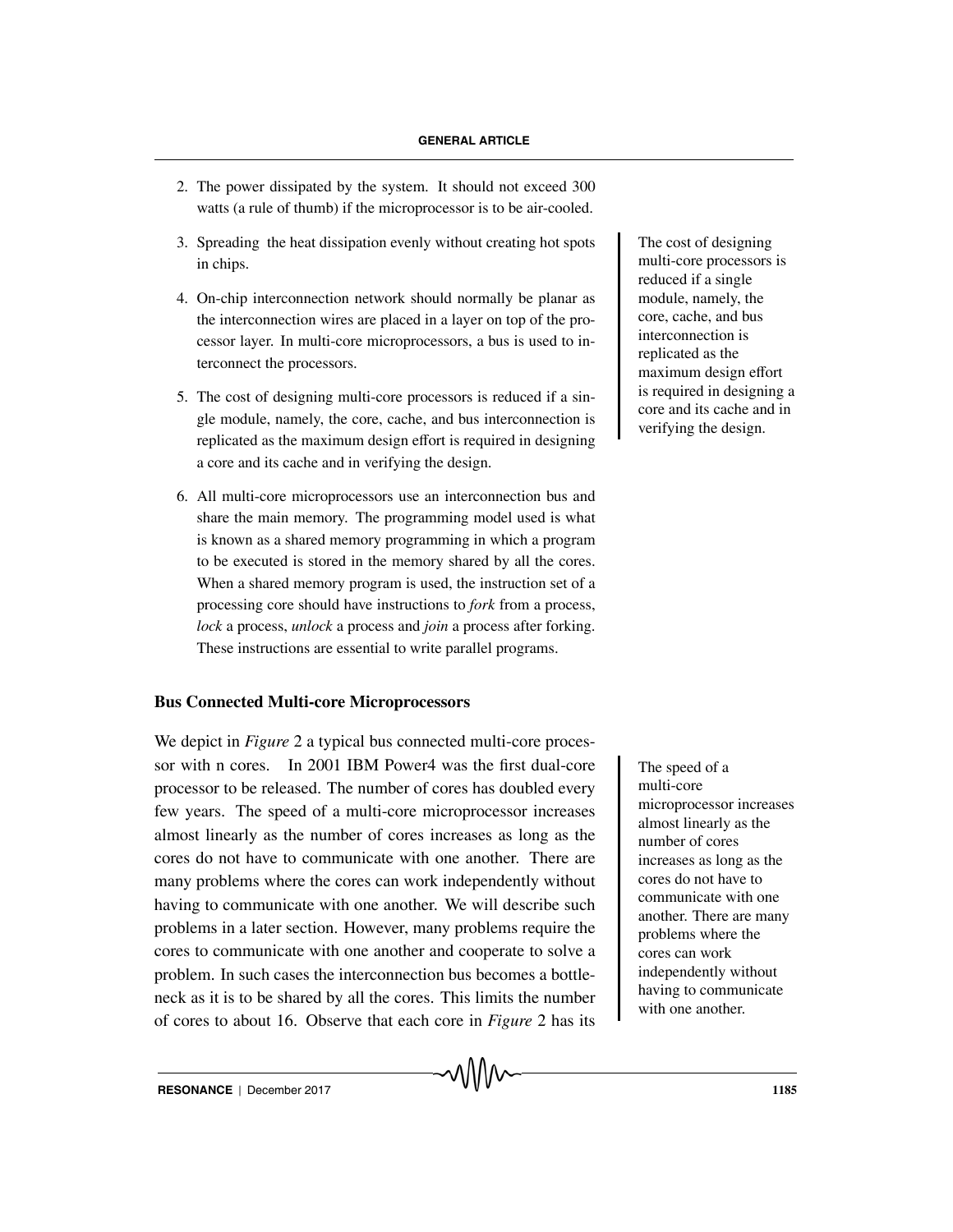

**Figure 2.** A bus connector multi-core microprocessor.

Temperature sensors are word cache called an L1 cache. The L1 cache is divided into 2 parts – a data cache to store data that will be immediately required by the core and an instruction cache where a segment of a program needed immediately by the processing core is stored. The data and instruction cache sizes vary between 16 and 64 KB.

Another interesting part of a core is the temperature sensor. Temperature sensors are not normally used in single core systems. In multi-core systems, they are used particularly if the cores are complex processors such as Intel's i7 (a multi-threaded superscalar processor). Such processors tend to heat up at high frequencies (3 GHz). If a core heats up its neighbouring cores may also get affected and the chip may fail. Temperature sensors are used to switch off a core when it gets heated and distribute its load to other cores. In *Figure* 2 we have shown an L2 cache as Microprocessors use an a shared on-chip memory. This is feasible as the huge number of transistors available on a chip now may be used to fabricate L2 cache. Memory does not get heated unlike processors as they switch only when data is written or read from them. The memory outside the chip is divided into a static RAM used as an L3 cache

used to switch off a core when it gets heated and distribute its load to other cores.

on-chip cache to place in it data and instructions immediately needed for computation.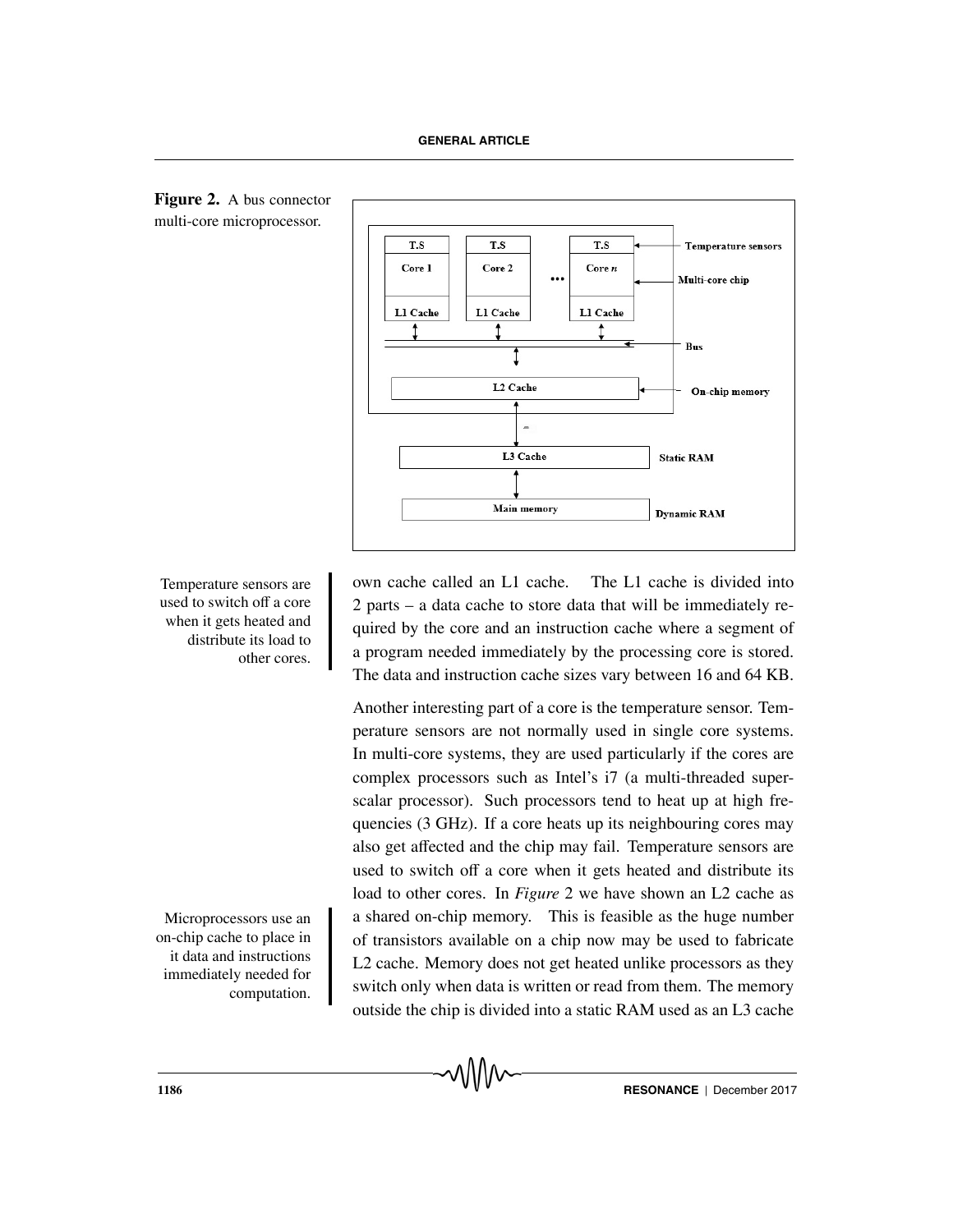and a larger dynamic RAM main memory. Some recent chips integrate L3 cache also inside the chip.

#### **Cache Coherence Problem**

Microprocessors use an on-chip cache to place in it data and instructions immediately needed for computation. This is because reading from and writing data in a cache is over hundred times faster than reading/writing data from/to memory outside a chip. It is not always easy to predict what data/instructions will be needed during the course of execution of a program. Normally programs are sequential and systems have evolved to make good predictions of what data would be needed and are to be kept in the cache. However, the prediction is not always correct and often the data needed by a program running in a processor is not in the cache. This is called a *cache-miss*. If there is a cache-miss, the required data has to be fetched from the off-chip memory which would slow down the execution of programs.

The situation in a shared memory multi-core processor is more complicated as each core has its own cache. When a core writes data in its cache other cores will not know this unless they are informed. Thus, another core that is working concurrently may read old data written earlier and not the latest data written by another core. In other words, all caches may not have the same value for a given variable, that is, all the caches may not be in a *coherent state*. The hardware has to ensure cache coherence to get correct results when a program is executed. Cache-coherence When a multi-core protocols have been designed and implemented in the cache controller hardware of multi-core microprocessors to ensure cache coherence and correct execution of parallel programs. There are many protocols each with its own advantages and disadvantages. Discussion of these protocols is outside the scope of this article and readers may refer to [3] in the suggested reading list to learn about them.

microprocessor is used as the main processor, normally they use a multi-tasking operating system that allows the execution of many tasks concurrently.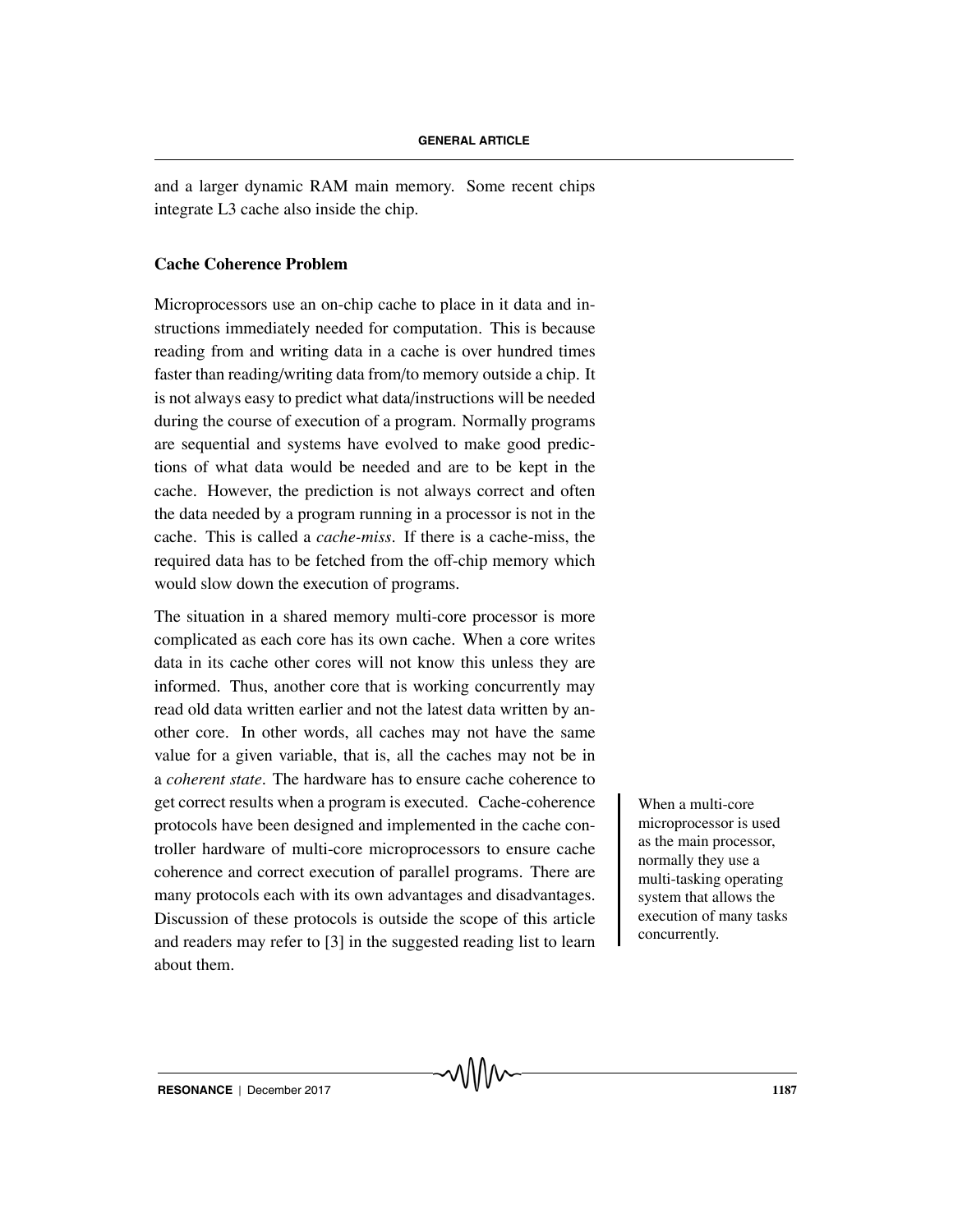#### **Programming Multi-core Microprocessor**

There are three models of programming multi-core microprocessors. They are:

## **1.** *Request Level Parallel Programming*

When a multi-core microprocessor is used as the main processor of a tablet, laptop, or desktop computer normally they use a multi-tasking operating system that allows executing many tasks concurrently. For example, a user may be using a word processor while listening to an Internet radio station and concurrently scanning a file for viruses. Each of these tasks may be assigned to a different core in a multi-core system. There will be hardly any interaction among these different tasks allowing all the cores to cater to *requests* for processing concurrently and independently tasks assigned to them. This style of parallel programming is called *Request Level Parallel Programming*. A four-core processor will be almost four times faster than a single-core processor assuming that the same core is replicated.

### **2.** *Single Program Multiple Data Parallel Programming*

Many problems lead themselves to this mode of processing. For example, if a frequency chart of distribution by the age of a large population of 10 million persons is to be plotted, then data pertaining to 2.5 million persons may be assigned to each core of a four-core system. These four cores can concurrently execute identical programs to plot the frequency distribution by age for the population assigned to them. These results can then be merged. This style of parallel programming is called *Single Program Multiple Data programming* (SPMD). There are many problems in which a data set of n data items can be partitioned into k chunks each with (n/k) data items where k is the number of cores. Each data set may be assigned to a core that can work independently. Thus, we get almost k fold increase in speed of processing compared to a single core processor. Some examples where SPMD style of programming is effective are: Monte Carlo simulation,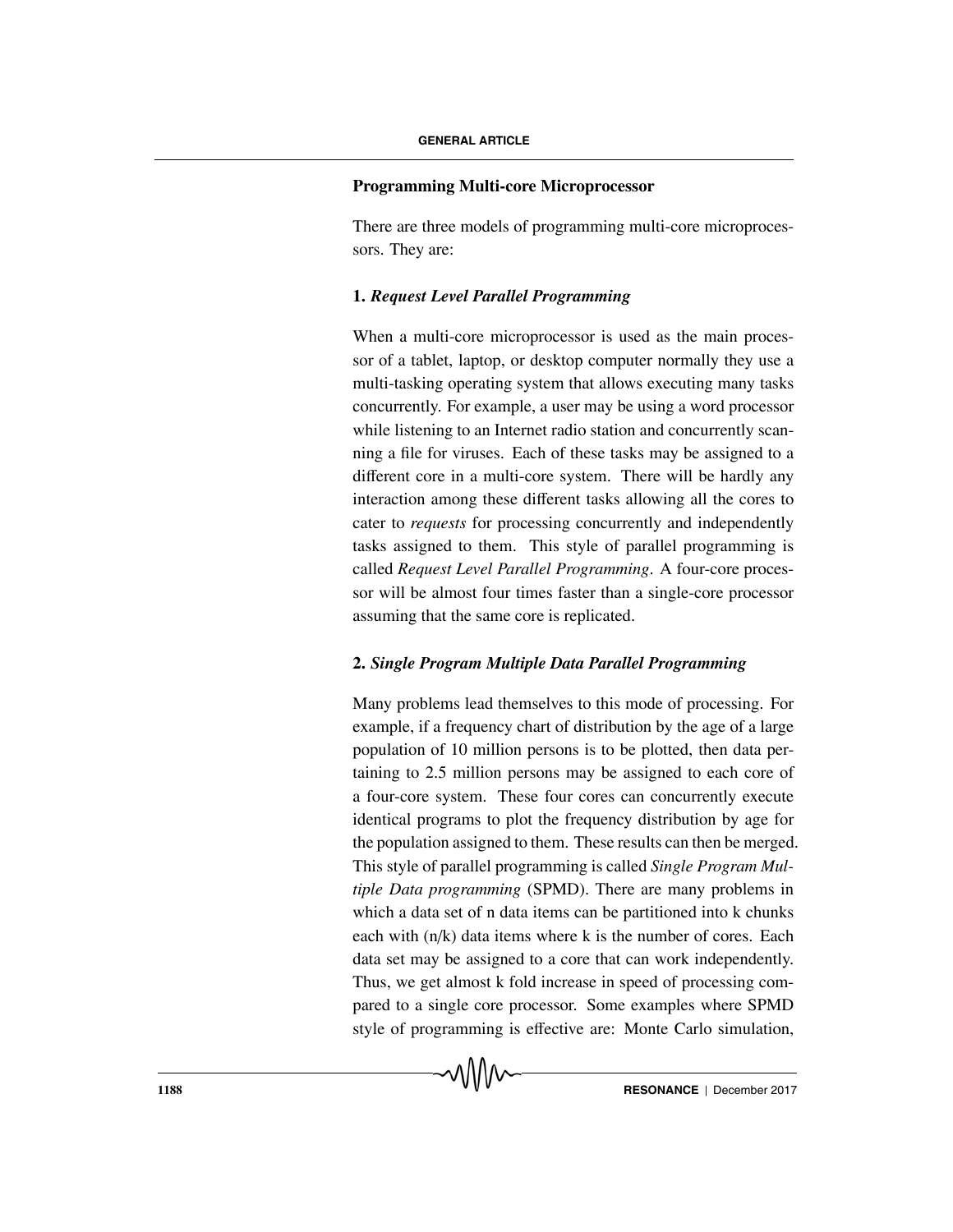statistical calculations on large populations, protein folding, and Two statements – *fork* image processing. In such problems, multi-core computers are very efficient as cores process tasks independently and rarely communicate. Such problems are often called embarrassingly paral-

# lel. **2.** *Multiple Instruction Multiple Data Programming*

In a shared memory multi-core processor in which a program stored in a shared memory is to be executed by the cores cooperatively, the program is viewed as a collection of processes. Each core is assigned a different process to be executed with the required data that is stored in the shared memory. The cores execute processes assigned to them independently. When all the cores complete the task assigned to them, they re-join to complete execution of the program. Two statements are added to a programming language to enable the creation of processes and for waiting for them to complete and re-join the main program. These statements are *fork* to create a process and *join* when the invoking process needs the results from the invoked process to continue processing. For example, consider the following statements of a parallel program in which P1 and P2 are two processes to be executed in parallel [3]:

| Core x   | Core y   |  |
|----------|----------|--|
| begin P1 | begin P1 |  |
|          |          |  |
| fork P2; |          |  |
|          |          |  |
| join P2; |          |  |
|          |          |  |
| end P2   | end P2   |  |

In the above program a process P1 is being executed in *Core x*. When it encounters the statement *fork* P2 it invoked a process P2 in another *Core y*. The processes in *Core x* and *Core y* execute concurrently. When the process P1 encounters *join* P2 statement, it examines whether the process P2 running in *Core y* has terand *join* – are added to a programming language to enable the creation of processes and for waiting for them to complete and re-join the main program.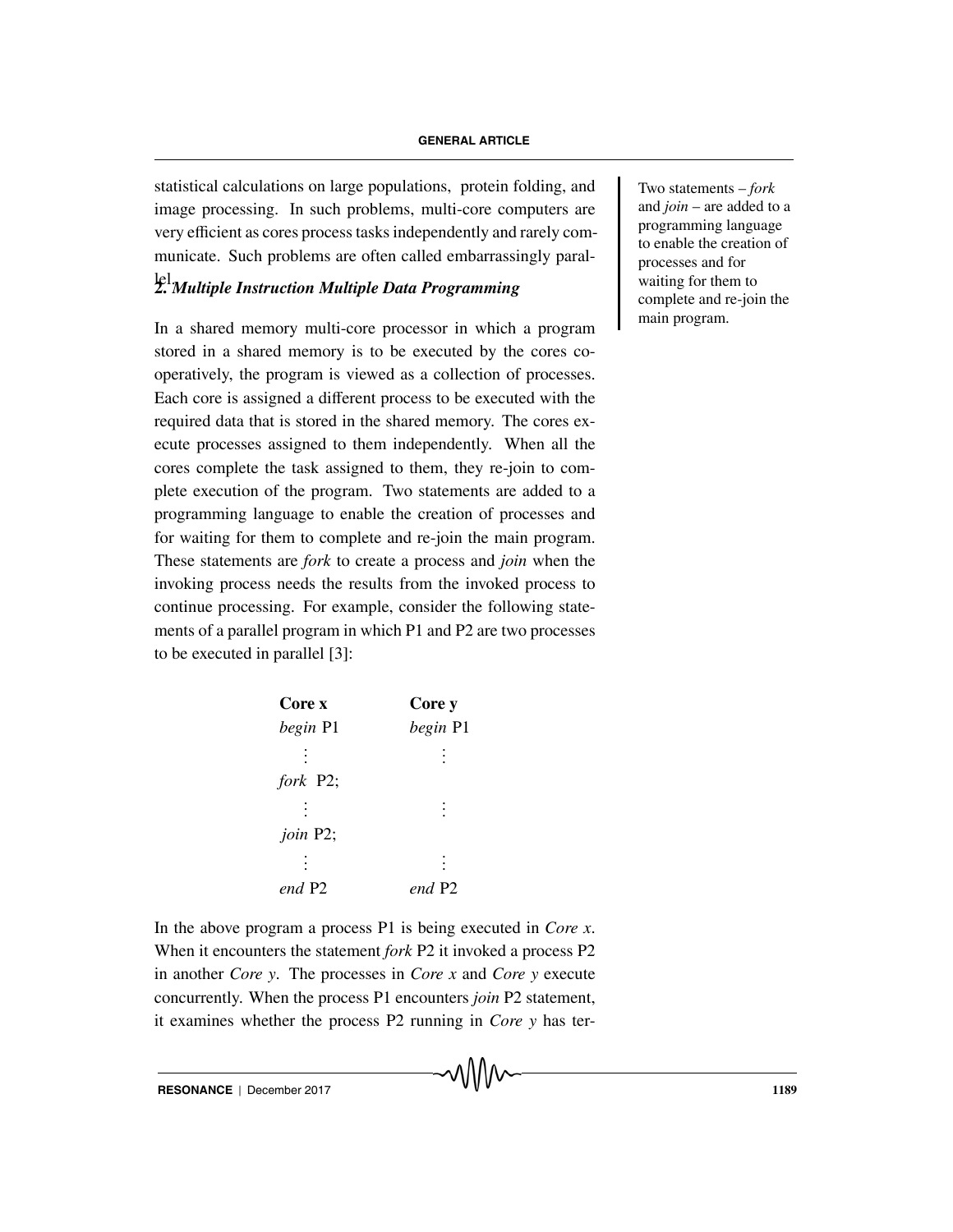work concurrently in different cores and update data stored in the shared memory, it is necessary to ensure that a shared variable value is not initialised or updated independently and simultaneously by these processes.

When multiple processes minated. If yes P1 takes the result from *Core y* and continues processing. *Core y* is free to be assigned another process. If no then *Core x* waits until *Core y* completes P2 to get the results in order to continue processing.

> When multiple processes work concurrently in different cores and update data stored in the shared memory, it is necessary to ensure that a shared variable value is not initialised or updated independently and simultaneously by these processes. We illustrate this by a parallel program to compute sum  $\leftarrow$  *sum* +  $f(A) + f(B)$ . Suppose we write the following parallel program:

| begin P2                     |  |
|------------------------------|--|
|                              |  |
| $sum \leftarrow sum + f(B);$ |  |
|                              |  |
|                              |  |
|                              |  |
|                              |  |
|                              |  |
|                              |  |
|                              |  |

Suppose process P1 loads sum in its register to add *f*(*A*) to it. If process P2 also loads sum in its local register to add *f*(*B*). Process P1 will be having  $sum + f(A)$  in its local register, and P2 will have  $sum + f(B)$  in its local register. If both store the result back in the shared memory the memory will have either  $sum + f(A)$ or  $sum + f(B)$  depending on which process stored the result first. The result expected is however  $sum + f(A) + f(B)$ . We have to thus ensure that the two processes store sum in the main memory in a sequential order. To ensure this parallel programming languages add a statement lock < *variablename* >. If a process locks a variable name no other process can access this variable until it is unlocked by the process that locked it. This ensures that only one process can update a shared variable name at a time. The program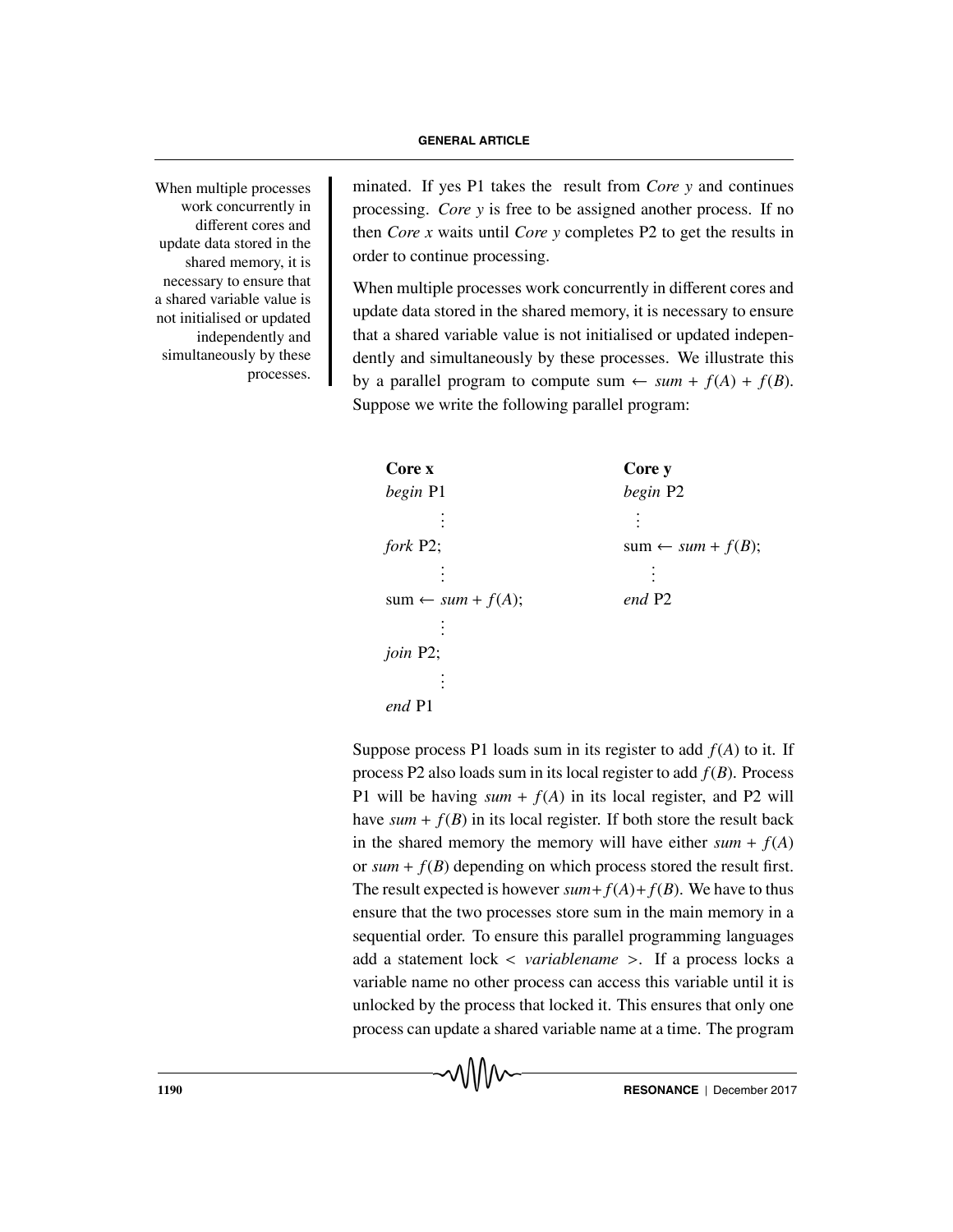to compute  $sum + f(A) + f(B)$  is written below using the lock and unlock statements.

| Core x                       | Core y                       |  |
|------------------------------|------------------------------|--|
| begin P1                     | begin P2                     |  |
|                              |                              |  |
| fork P2;                     | lock sum;                    |  |
|                              | $sum \leftarrow sum + f(B);$ |  |
| lock sum;                    | unlock sum;                  |  |
| $sum \leftarrow sum + f(A);$ |                              |  |
| unlock sum;                  | end P2                       |  |
|                              |                              |  |
| join P2;                     |                              |  |
|                              |                              |  |
| end                          |                              |  |

In the above program, the process that reaches *lock* sum first will update it. Until it is *unlocked* sum cannot be accessed by any other process using proper locking mechanism. After it is *unlocked* the other process can update it. This serialises the operation on a shared variable. As was pointed out earlier in this article the machine instructions of cores to be used in a multi-core microprocessor normally incorporate *fork*, *join*, *lock* and *unlock* instructions.

An important requirement to correctly execute multiple processes concurrently is known as *sequential consistency* [3]. It is defined as:

"A multiprocessor is sequentially consistent if the result of any The machine instructions execution is the same as if the operation of all the processors were executed in some sequential order and the operations of each individual processor occur in this sequence in the order specified by its program".

In order to ensure this in hardware, each processor must appear to issue and complete memory operations one at a time in program of cores to be used in a multi-core microprocessor normally incorporate in addition to *fork*, *hand*, *join*, *lock* and *unlock* instructions.